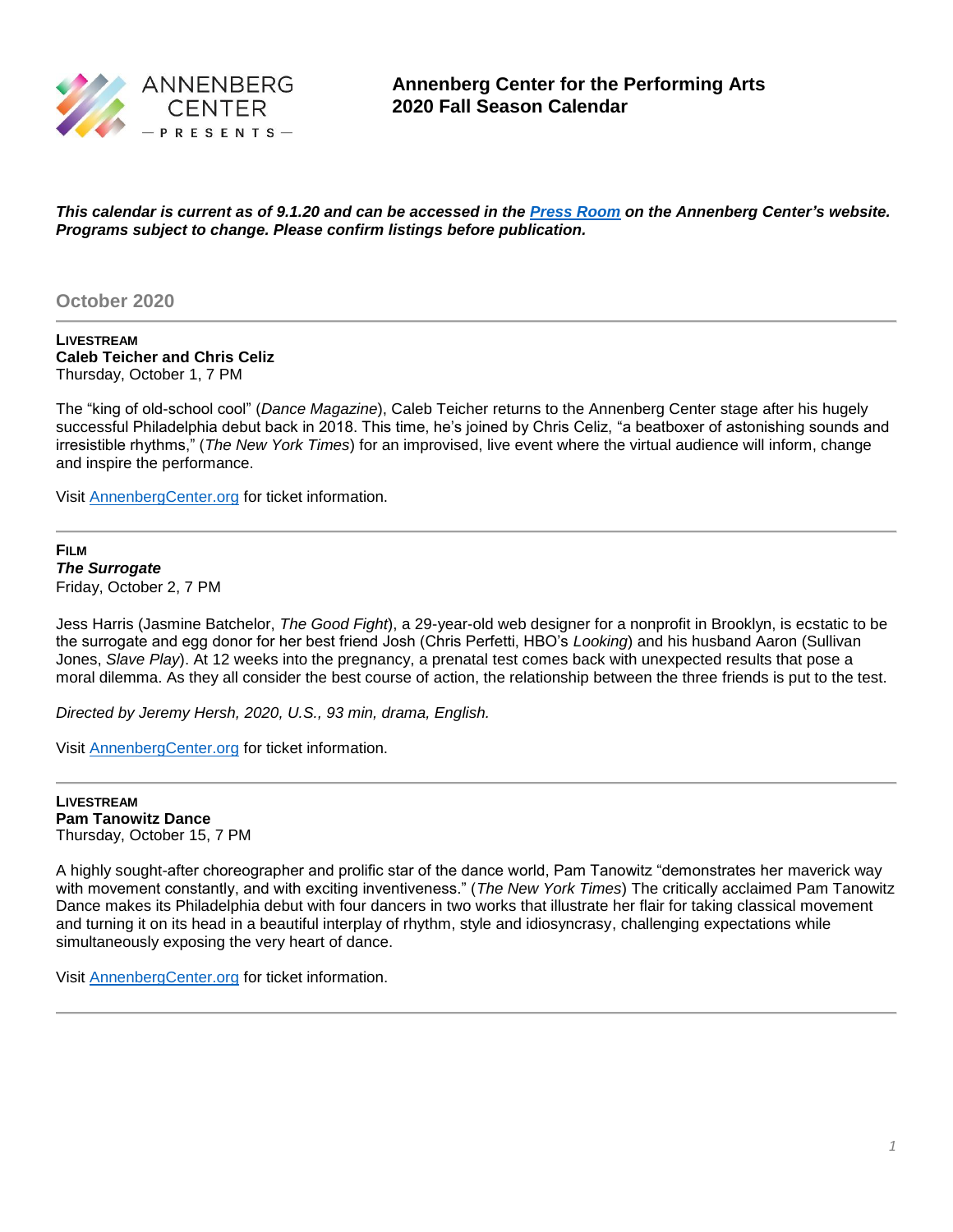#### **LIVESTREAM Tivon Pennicott Duo** Thursday, October 22, 7 PM

What do Stevie Wonder, Jon Batiste, Gregory Porter and Esperanza Spalding have in common? They all call Tivon Pennicott when they need a tenor sax player whose sound "is sweet to listen to, like drinking warm honey" (All About Jazz). This three-time Grammy® Award-winner's evolving style is rooted in the soulful, sophisticated foundation for groove he honed at church. For his Annenberg Center debut, Pennicott will be joined by drummer Kenneth Salters, a fixture on Manhattan's West Village independent jazz scene.

Visit [AnnenbergCenter.org](http://www.annenbergcenter.org/) for ticket information.

**LIVESTREAM PHILADANCO** Thursday, October 29, 7 PM

"Virtuosic, spiritually uplifting, and socially conscious" (*The Philadelphia Inquirer*), PHILADANCO is celebrated for its innovation, creativity and preservation of predominantly African-American traditions in dance. Returning to the Annenberg Center stage after last season's popular holiday hit, *Xmas Philes*, two dancers will perform an evening of solos and duets and then will be joined by the company's legendary founder and executive and artistic director Joan Myers Brown for a post-show Q&A.

Visit [AnnenbergCenter.org](http://www.annenbergcenter.org/) for ticket information.

**November 2020**

**LIVESTREAM Veronica Swift** Thursday, November 12, 7 PM

A recent finalist at the prestigious Thelonious Monk Jazz Competition, vocalist Veronica Swift makes her Annenberg Center debut backed by Philadelphia-based pianist Tim Brey. This rising jazz star is already known for vocals that are "soulfully infused with an infectious passion for jazz past and future." (All About Jazz) With expansive musical influences, a commanding stage presence and a renowned jazz lineage, Swift is carving out her own identity in the world of jazz and beyond, and she's just getting started.

Visit [AnnenbergCenter.org](http://www.annenbergcenter.org/) for ticket information.

## **FILM** *Aviva*  Friday, November 13, 7 PM

*Aviva* is a uniquely sexy, dancing in the streets, sheets and bars, impressionistic take on a movie romance, set in a New York world of gender fluidity and frequently unclothed bodies. Featuring choreography by former Batsheva Dance Company member and co-star Bobbi Jene Smith, director Boaz Yakin's (*Fresh*, *Remember the Titans*, *A Price Above Rubies*) dreamy film tells a story that is timeless and universal yet up-to-the-moment. The character of Aviva, played by Zina Zinchenko (and at times by Or Schraiber), is a young Parisian who develops an online romance with Eden, played by Tyler Phillips (and at times Smith), a New Yorker. After a long courtship, they meet in person and fall in love, settling into an intimate relationship that leads to marriage, but one laced with conflicts. Incorporating exuberant dance sequences and featuring a pair of principals expressing both masculine and feminine sides, *Aviva* captures a restless and changing today, where who we are as women and men and how we navigate the world are up for grabs.

*Directed by Boaz Yakin, 2020, USA/France, 116 min, dance drama, English.*

Visit [AnnenbergCenter.org](http://www.annenbergcenter.org/) for ticket information.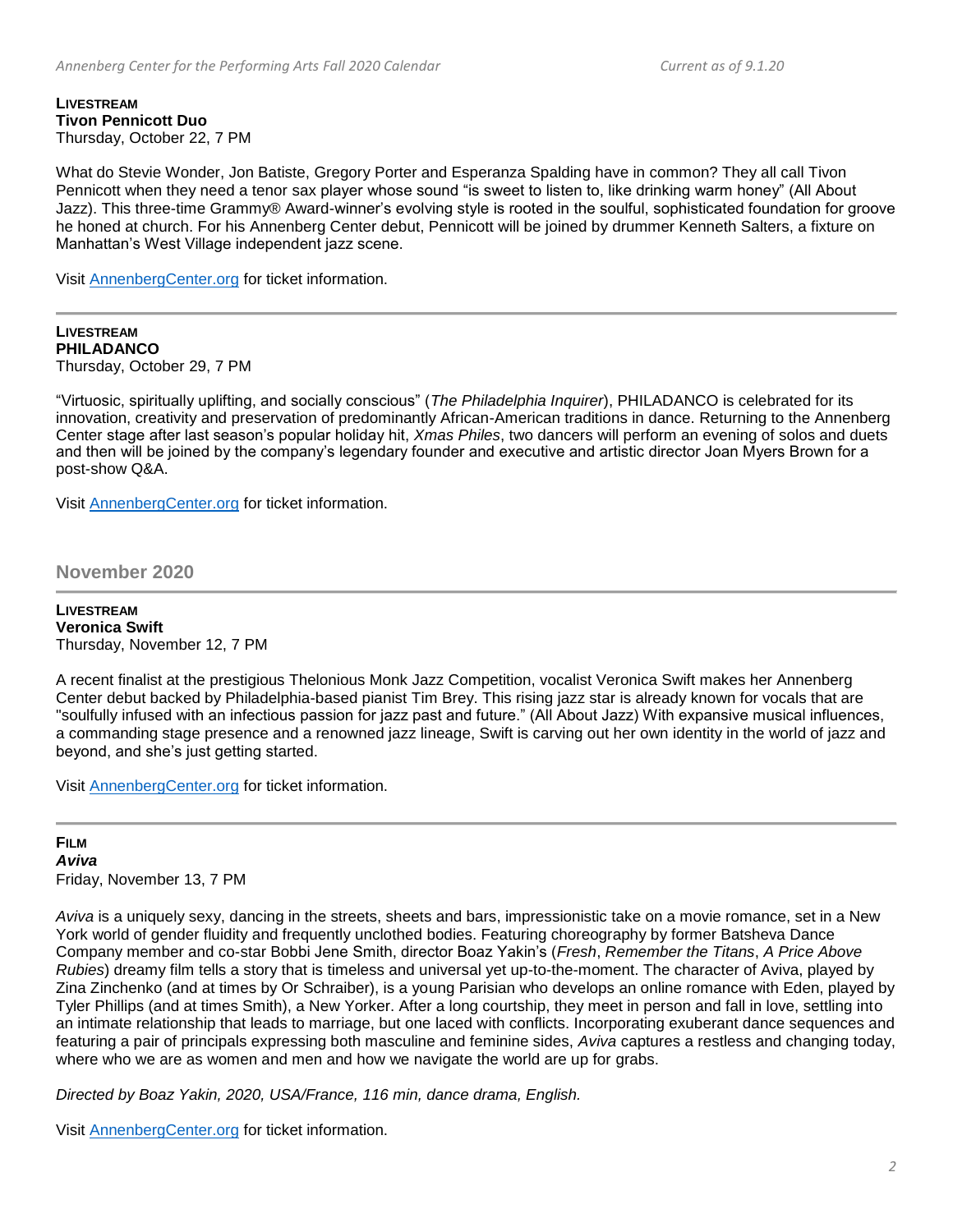#### **LIVESTREAM**

#### **Meg Bragle, Mezzo-soprano, and Richard Stone, Lute** Sunday, November 15, 7 PM

Solitude has long been considered essential for creativity and art, but what happens when that solitude is imposed rather than chosen? Mezzo-soprano and Penn Department of Music Artist-in-Residence Meg Bragle, and lutenist Richard Stone, co-director of Philadelphia's Tempesta di Mare come together for an intimate meditation on solitude, with music by Purcell, Dowland, Encina, Boyer and more.

Visit [AnnenbergCenter.org](http://www.annenbergcenter.org/) for ticket information.

**LIVESTREAM Kun-Yang Lin/Dancers** Thursday, November 19, 7 PM

Described as "deeply spiritual and remarkable" (*Dance Magazine*) and known for lush works of poetic sensibility, Kun-Yang Lin/Dancers returns to the Annenberg Center stage for a program including a preview of a new work as well as a world premiere surprise. Featuring six dancers, the evening will reflect on the state of the world amidst a pandemic with prevailing messages of hope and unity. Lin seeks to illustrate how isolation can provide opportunities to reflect, grow and evolve, allowing us to form a deeper connection with all humanity.

Program: *Inside my Home* (solo) *When will life be normal again? Renaissance* (solo) *Spring Duet Good Morning* (excerpt preview of latest work *Fish and Girl*) World premiere surprise (solo) Post-show Q&A

Visit [AnnenbergCenter.org](http://www.annenbergcenter.org/) for ticket information.

**FILM** *My Darling Vivian* Friday, November 20, 7 PM

In 1951, Catholic schoolgirl Vivian Liberto met handsome Air Force cadet Johnny Cash at her local San Antonio skating rink. Their whirlwind summer romance laid the foundation for a feverish three-year-long correspondence while Johnny was stationed in Germany. Thousands of letters later, the two married upon his return in 1954. Within a year, Johnny's musical career blossomed and a family started. By 1961, "Johnny Cash" was a household name, number one on the music charts and perpetually on tour. Meanwhile, only two weeks postpartum, Vivian settled into their custom-built home in Casitas Springs, California with their four young daughters. Plagued by bobcats, rattlesnakes, all-hours visits from fans and a growing resentment toward her husband's absence, Vivian was pushed to a near-breaking point when she and her daughters were targeted by hate groups over her perceived race. In *My Darling Vivian*, meet the first Mrs. Cash as her daughters, Rosanne, Kathy, Cindy and Tara, share with us firsthand, for the first time, the entire story of love, isolation, fear, heartbreak and survival.

*Directed by Matt Riddlehoover, 2020, U.S., 90 min, documentary, English.*

Visit [AnnenbergCenter.org](http://www.annenbergcenter.org/) for ticket information.